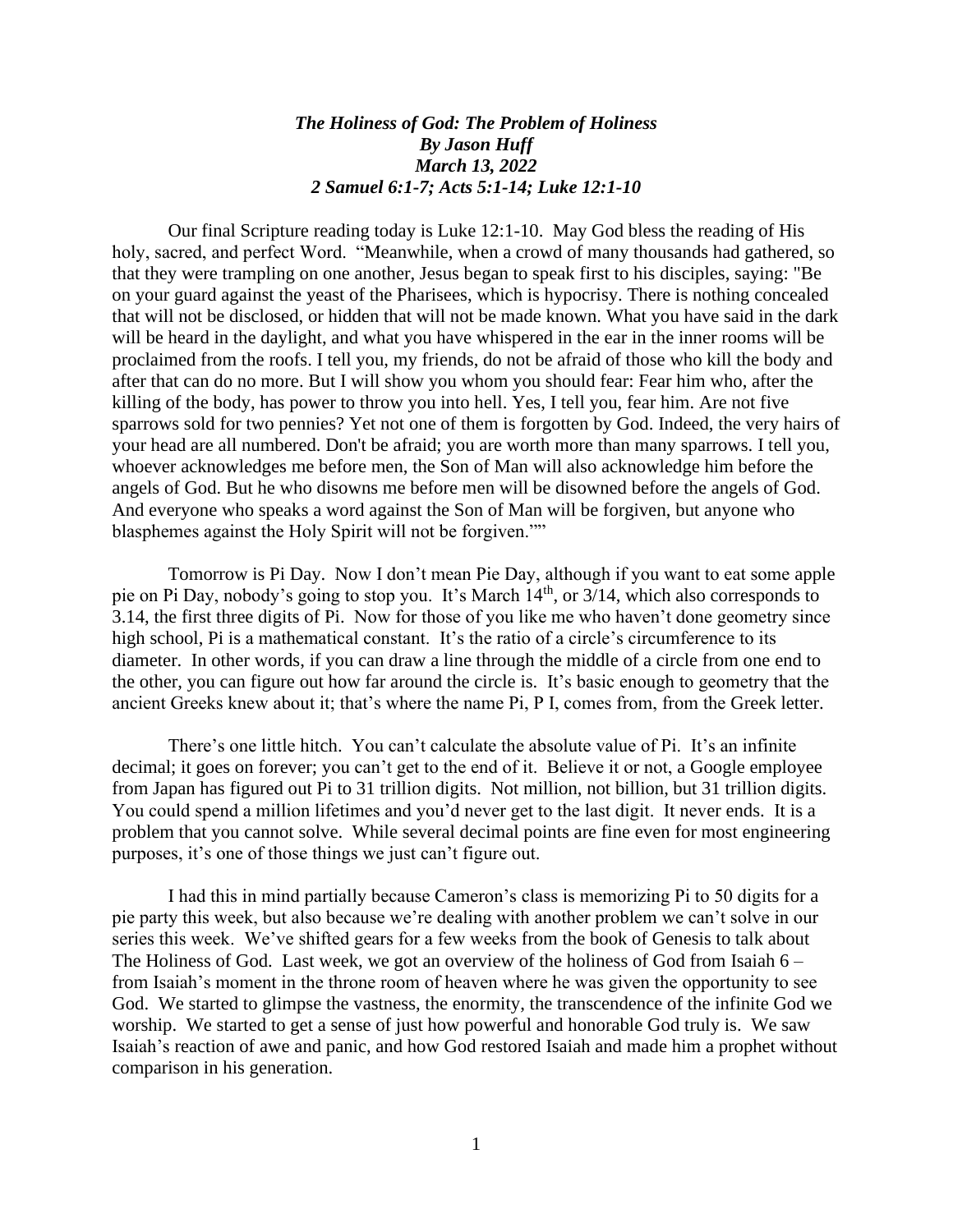Now the holiness of God is wonderful, it's powerful – it is truly what defines God, His amazing otherness and perfection and beauty and justice all kind of taken as a whole. God's holiness is something that blesses us constantly. And yet, there is a real problem with holiness. The problem with God's holiness is that it can also be very, very dangerous.

Today we're going to look at several incidents in the Bible where people run into the holiness of God head-on with disastrous results. Some are from our readings, but we're going to expand beyond that as well. All of these are going to illustrate for us the problem of God's holiness for us.

One of the first times we encounter the dangerous nature of God's holiness is the books of Exodus and Leviticus. Let me set the stage for us: God has rescued the Israelites out of Egypt, where they wind up at the end of the book of Genesis. They've been slaves in Egypt for a long time, and through miraculous signs and wonders, God leads them into the wilderness south of the promised land. God has started teaching them His laws and His ways through Moses.

Now the people have already seen the holiness of God on display when they reached Mount Sinai. God promised to come down and meet them there. They had been warned not to touch the mountain or they would die; God told Moses to have boundaries set up so the Israelites wouldn't breach them. When God arrives, there is thunder and lightning and a mighty trumpet blast. On the mountain is smoke like a furnace; the mountain itself was like what you'd expect during an earthquake. The people are terrified. The people told Moses, "Let us not hear the voice of the LORD our God nor see this great fire anymore, or we will die." They knew the holiness of God would overwhelm them.

Some time later, Aaron, Moses' brother, is commissioned to be Israel's high priest, a line that's to go through his sons. He makes all the proper sacrifices to be installed in the position, and Israel is blessed, and the glory of the LORD appears to all of Israel, and fire comes out from the presence of the LORD and immediately consumes the offerings Aaron has made. It's a joyful moment in the camp; the people shout for joy; they fall on their faces in worship.

Then two of Aaron's sons, Nahab and Abihu, take their censors and put coals in them, and what do they do? They light incense on them. Sounds all well and good, right, an offering to the LORD? The problem is, on this most holy occasion, where God is present with the Israelites, where He has made His glory known, Nahab and Abihu decide to take matters in their own hands. God has not asked for or approved of this offering. In fact, it's called "strange fire," fire that is illegitimate. It's an offering contrary to what God requested. And the same fire that consumed the offerings instantly consumes Nahab and Abihu. And before Aaron can protest, Moses says, ""This is what the LORD spoke of when he said: "'Among those who approach me I will show myself holy; in the sight of all the people I will be honored."" And Aaron kept silent. On this great day, Aaron loses two sons who think they can do whatever they want in the presence of the LORD.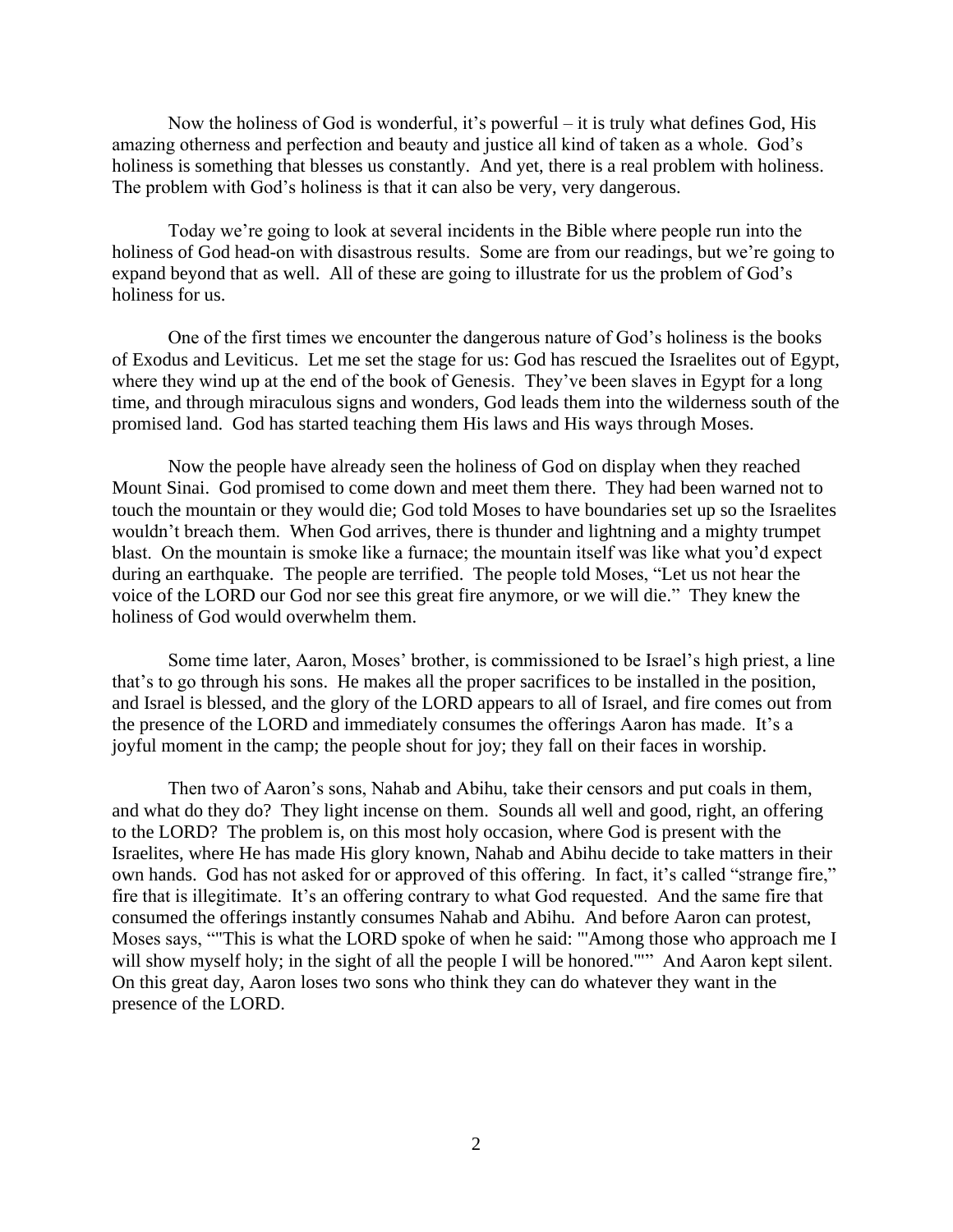We move forward in Israel's history. Israel has been in the promised land 500 years, and King David has finally established Jerusalem as his capital. The Israelites, who lost the ark of the covenant to their enemies, have finally gotten it back. Yet the procession to bring the ark to Jerusalem makes a huge mistake. The ark was made to be carried on poles. But instead, the Israelites decide it would be easier to transport it on an ox cart. It's new, never been used, so that's respectful of the LORD, right? But it's not what God commanded. And remember, the ark of the covenant isn't a symbol. God told the Israelites His presence would appear on the mercy seat of the ark between the cherubim. This is the seat of God.

Along the route, the oxcart tips. This guy named Uzzah, who's been assigned the task of guiding the cart, he goes and touches the ark to not let it fall. On one hand, Uzzah understands that it would be dishonorable for the ark to fall. On the other hand, this was never the way the ark was supposed to carried around in the first place. And someone touching the ark was simply not to be done – only a special group of Levites, the sons of Korah, could haul the ark, and they weren't to touch it. Just as God had warned, Uzzah is immediately struck down.

This same danger is not just something for Old Testament people before the coming of Jesus. In Acts 5, Jesus has been resurrected and taken into heaven. The church has grown by a few thousand in a very short time, spreading word of Jesus and His salvation. Now Ananias and Sapphira have a piece of property. Others, like Barnabas, have sold their extra property and been commended for giving the proceeds to the ministry of the disciples. Ananias and Sapphira want the glory but they also want to hold onto some of the cash. They don't trust enough to give the whole property to God and let Him sort out their finances.

That's not what gets them in trouble, though. What causes their untimely demise is that they directly lie to Peter about what they received from the sale. Peter is the head of the apostles and the head of the church. It isn't even that they lie to him, but that because of his authority, because he represents the whole infant church, when they lie to him blatantly about a spiritual matter, they are lying to the Holy Spirit. They both drop on the spot. This terrifies both believers and unbelievers alike. Yet it's clear that the Lord's hand is on the work of the apostles; in spite of this event, more and more people have faith in Jesus and become a part of the church!

When we hear about these incidents, it can be overwhelming. Some people have a hard time believing in God when God would allow people to die on the spot for what they assume is just an offense against God's honor. Why would a good God show wrath? Why would a good God take down people for a lie, or for offering him a gift that wasn't on His registry, or for trying to keep His sacred ark from tumbling off onto the ground?

It's not that God is mad all the time; He's not. In fact, if we were to have a God's eye view on all the evil done in the world, we might be surprised at how much of it He forgives rather than immediately bringing His wrath upon it. It has more to do with the fact that in each instance, God's holiness was challenged in front of the whole community of faith. With Aaron's sons; it was in front of the entire assembly of Israel; with Uzzah, everyone in Israel knew the caravan was carrying the holiest item from the tabernacle. Ananias and Sapphira lie to the head of the church as it is just being founded. Had God not intervened, God's holiness would have been besmirched. Each time, what happened was an absolute affront to God's holiness.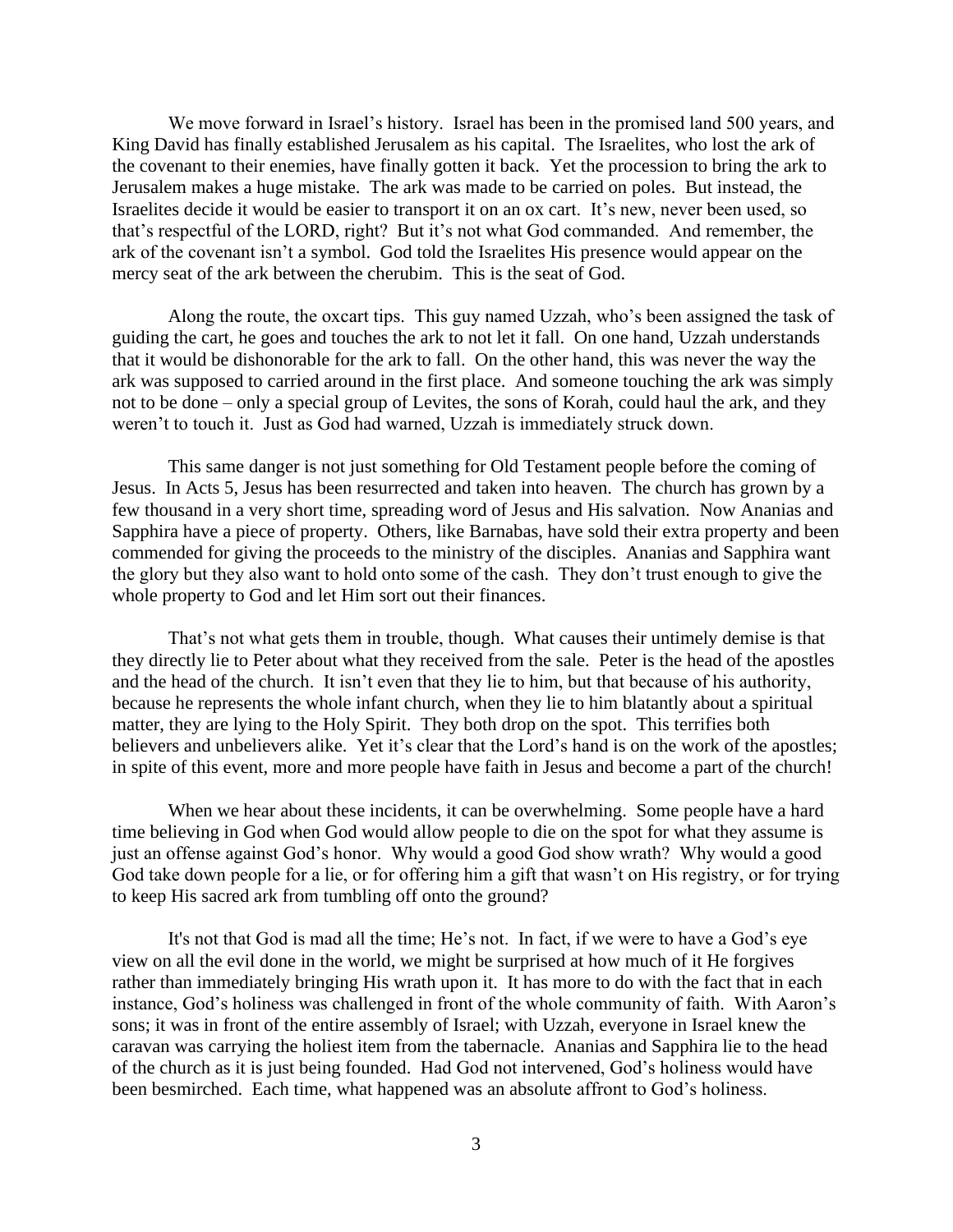Perhaps it would help us to think of God's holiness through the use of a metaphor we can understand. We all know that the sun is one of God's greatest gifts to us. We can't exist without it. Everything needs the sun. Go far enough north where there's little sunlight a lot of the year and things get so frigid you can't grow anything there. People get depression when they don't get enough sunlight. For most of history, the sun was the determining factor of when you worked, when you slept. Our seasons and our calendar have a lot to do with the earth's rotation around the sun. The sun is central to life. It's no wonder pagans worshiped the sun; without God's revelation of Himself, the sun is the most powerful thing most of us ever experience.

But the sun, despite being 93 million miles away from us, is also super dangerous. I remember as a kid going to my grandparents' home in upstate New York one summer, and I was out by their little pond for several hours. Apparently forgot the sunscreen. I came in and before long, I had second degree blisters on my arms and shoulders. It was miserable. It wasn't the first or last time I had a bad sunburn. I've known friends who've been treated for skin cancers as a direct result of being out in the sun too long without protection. I know of people whose sight has been permanently damaged by staring directly at the sun. Not for days or weeks but mere moments. And we know that God set up Earth perfectly for life, because without the atmosphere we have, without the position we have relative to the sun, without all those things, we would turn crispy very, very quick. There's a reason we have taken expeditions to the moon but none to the sun. We have no way to protect ourselves from the kind of power.

When we get a sunburn, when we get moles or worse from exposure to the sun, when we are damaged by too much time in direct sunlight without something keeping it from harming us, we don't say, "The sun is mad at me." The sun is inanimate. It has no personality. The sun is not angry with you. The sun does what it does by very nature of being a star of flammable gases. The damage the sun does at times is not at all surprising because it's what you would expect.

Now God is obviously very different from the sun. He has a personality. He is perfectly loving and perfectly kind and perfectly angry with the sin that winds up destroying us. He is not a flaming ball of hydrogen and helium. But God and the sun do have a few similarities. Both are essential to life (God much more so than the sun because He created it). Both provide for us things we cannot provide for ourselves. And if we venture too close to either one without taking appropriate protective measures, we are in for a world of hurt – not because of any emotional outpouring, but because of their very nature.

God at His very core is holy. It is His nature to be holy. To go against His holiness is to go against life itself. When someone pays the price of doing something that goes against the holiness of God, it should not shock us. But somehow it does. I still sometimes forget to put on sunscreen and then wonder why I turn into a tomato. People act in ways completely contrary to God's nature and holiness and then wonder why their lives are a mess.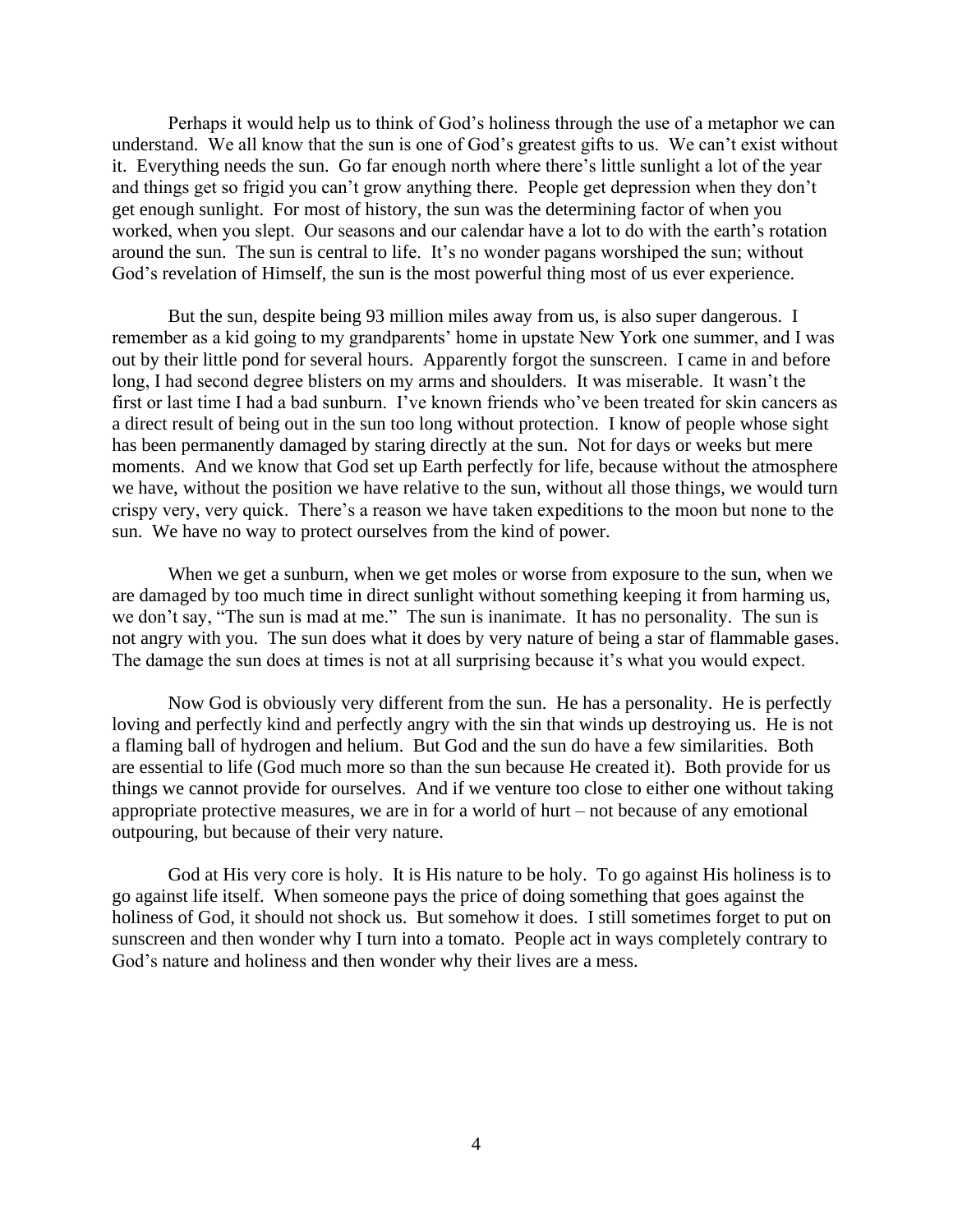We might say that God is angry with us, and perhaps in a sense He is. After all, a perfect God is grieved when His people disobey. His righteous justice demands that He be perfectly offended by violence and war, by crimes against one another and against ourselves, how we were made to be. But those punishments that come are often what we call natural consequences. Sometimes the level of offense rises to that of those situations we've looked at today. But much of the time, our miseries and punishments are no more than we'd expect given God's holiness. They flow naturally from the situation.

Again, we know this in so many situations. It's how we teach our children. "Don't play in the street and look both ways when you cross." "Don't put your fingers down a garbage disposal." "Don't stick a fork in the electrical socket." "Look before you leap." "Don't dive into shallow water." Because the natural consequences can be disastrous. In the same manner, we must be careful not to offend the holiness of God.

Our passage from Jesus today talks about the fear of the Lord, which we talked about briefly last week. But here it's in relation to when we fear what people might say or do rather than caring what the Lord thinks. When you fear God, you need fear nothing else. People can do brutal and evil things to each other, absolutely; they can kill the body. But what does that matter if they cannot kill the soul? Obey God and live eternally; obey mankind and face eternal death. The choice seems clear – follow the ways of God, even when you run afoul of the ways of man, you'll be OK.

But this is where the unsolvable problem comes up again...the problem of holiness. *The problem of holiness is not God's holiness itself – it's our lack of holiness*. The two are mutually incompatible. One cannot stand by the other. Unholiness and holiness cannot be fully present and sharing the same space. It's like magnetic fields – the stronger the magnets, the more they push apart. When the presence of God is in a place and someone treats the holy as ordinary or profane, the result is destruction; unholiness cannot bear the full power of God.

Here's where the problem gets worse for us. Because of our sin nature inherited from Adam, we are all going to die. We are all on a one-way trip to meet our Maker. We are all destined to wind up in the presence of the Holy One of Israel. And by His nature, by His holiness, nothing profane or unholy can stand in His presence. We know we will stand before God. What will happen to us? Will we be condemned, sent for all eternity out of God's presence because our moral rot and lack of integrity cannot bear it? Or will we be OK? Will somehow we be able to bear the presence of the maker of a hundred trillion worlds whose very word is truth and whose knowledge is absolute and whose instruction is always righteous?

The greatest problem of holiness from our end is that we can't fix it. We are already doomed before we even understand the problem. Because we sin, we disobey God's ways, from childhood, we are already under condemnation. And the reality is, no amount of good we can do can fix it. God's holiness doesn't demand just goodness; God's holiness doesn't have scales weighting half of the human population against the other half for room in His Kingdom. No, God's holiness requires total perfection. And that's something we don't have and can't regain on our own.